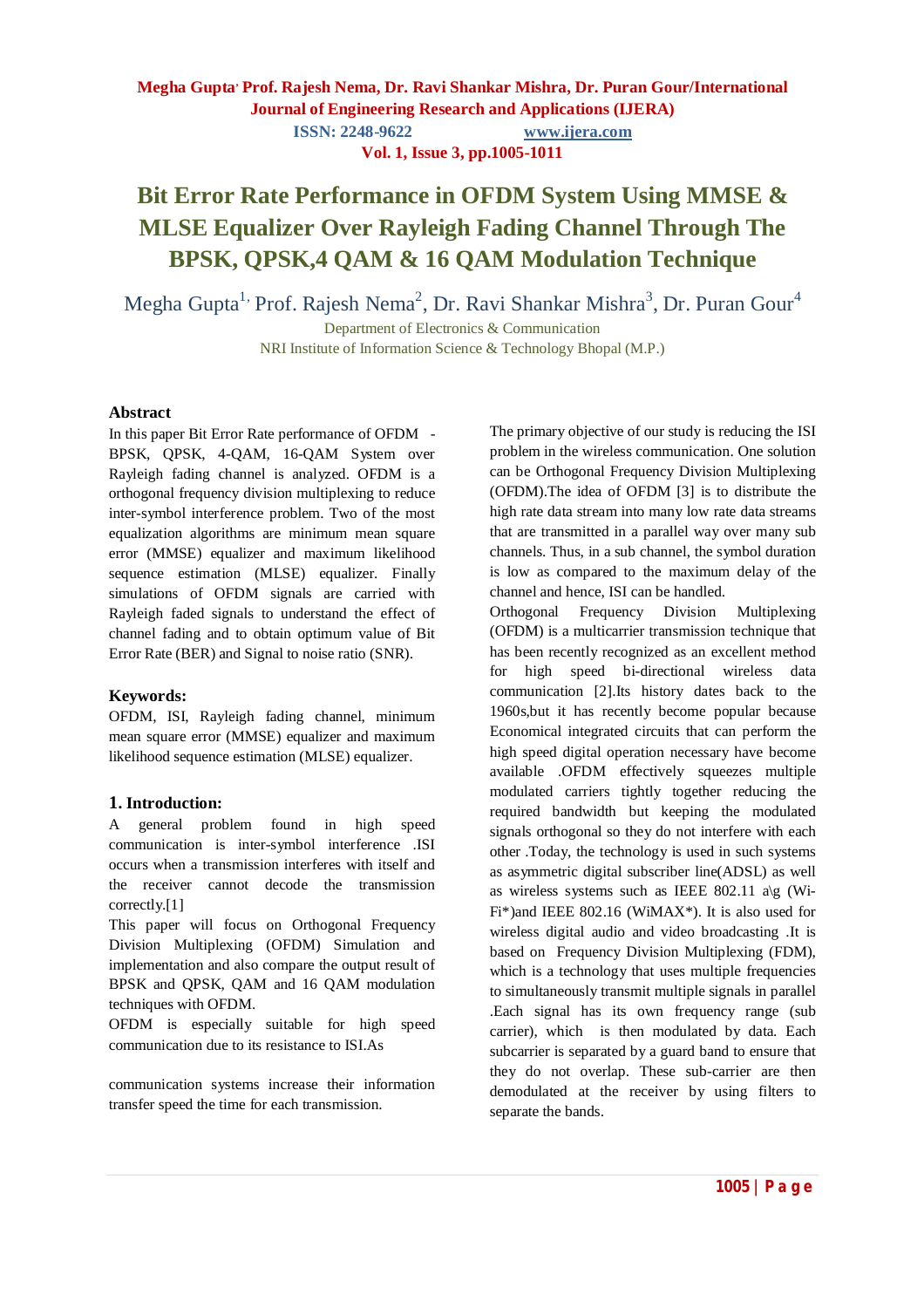**ISSN: 2248-9622 www.ijera.com**

**Vol. 1, Issue 3, pp.1005-1011**



**Figure 1: FDM**

OFDM is similar to FDM but much more spectrally efficient by spacing the sub channel much more spectrally efficient by spacing much closer together. This is done by finding frequencies that are orthogonal, which means that are perpendicular in a mathematical sense, allowing the spectrum of each sub-channel to overlap another without Interfering with it. In the effect of this is seen as the required bandwidth is greatly reduced by removing guard bands and allowing signals to overlap .In order to demodulate the signal ,a discrete Fourier transform (DFT) is needed .Fast Fourier transform (FFT) chips are commercially available making this a relatively easy operation .





# **2. System Model:**

The base band discrete time complex valued model of OFDM system [4] considered in the paper is depicted in figure 3.The model consists of three subsections namely transmitter channel and receiver.

# **2.1 Transmitter**

**T**his subsection consists of following blocks

#### **2.1.1 Random Data Generator:**

Random data generator is used to generate a serial random binary data .This binary Data stream models the raw information that going to be transmitted. The serial binary data is then fed into OFDM transmitter.

# **2.1.2 S/P converter:**

The input serial binary data stream is grouped into word size required for transmission in this each word. And word is converted into parallel stream.

Each stream is used to modulate one carrier out of group of orthogonal carrier.

#### **2.1.3. Data to symbol Mapper:**

This block does modulation like BPSK,QPSK ,QAM&16QAM .The data on each symbol is mapped to a particular phase based on the modulation method used .Each one the phase is assigned a unique pattern of binary bit .Usually each phase encodes an equal number of bits.

# **2.1.4. Zero-padding and IFFT:**

The IFFT converts frequency domain data into the time domain signal. Prior to IFFT mapping zeropadding is performed to adjust the IFFT bit size of length. Zero padding is used because the number of subcarriers may be less then bit size.

Let  $Xp(k)$  is the input Vector to IFFT block and k varies from 0 to N-1 Where N=64.Out put of IFFT is given by

$$
x_p(n) = IFFT[X_p(k)] = \frac{1}{N} \sum_{k=0}^{N-1} X_p(k)e^{-j2\pi 2\pi kn}
$$

# **2.1.5 Cyclic Prefix:**

It is a cyclic extension of an OFDM symbol to eliminate ISI effect on original OFDM symbol .The length of cyclic prefix is chosen  $\frac{1}{4}$  of the length of symbol .The cyclic prefix adds time over head decreasing the overall spectral efficiency of the system .After the cyclic prefix has been added [5]

#### **2.2 Channel model:**

Additive white Gaussian Noise (AWGN) is a channel model in which the only impairment to communication is a linear addition of wideband or white noise with a constant spectral density (expressed as watts par hertz of bandwidth) and a Gaussian distribution of amplitude. The model does not account for fading, frequency, selectivity, interference, nonlinearity or dispersion. However, it produces simple and tractable mathematical models which are useful for gaining insight into the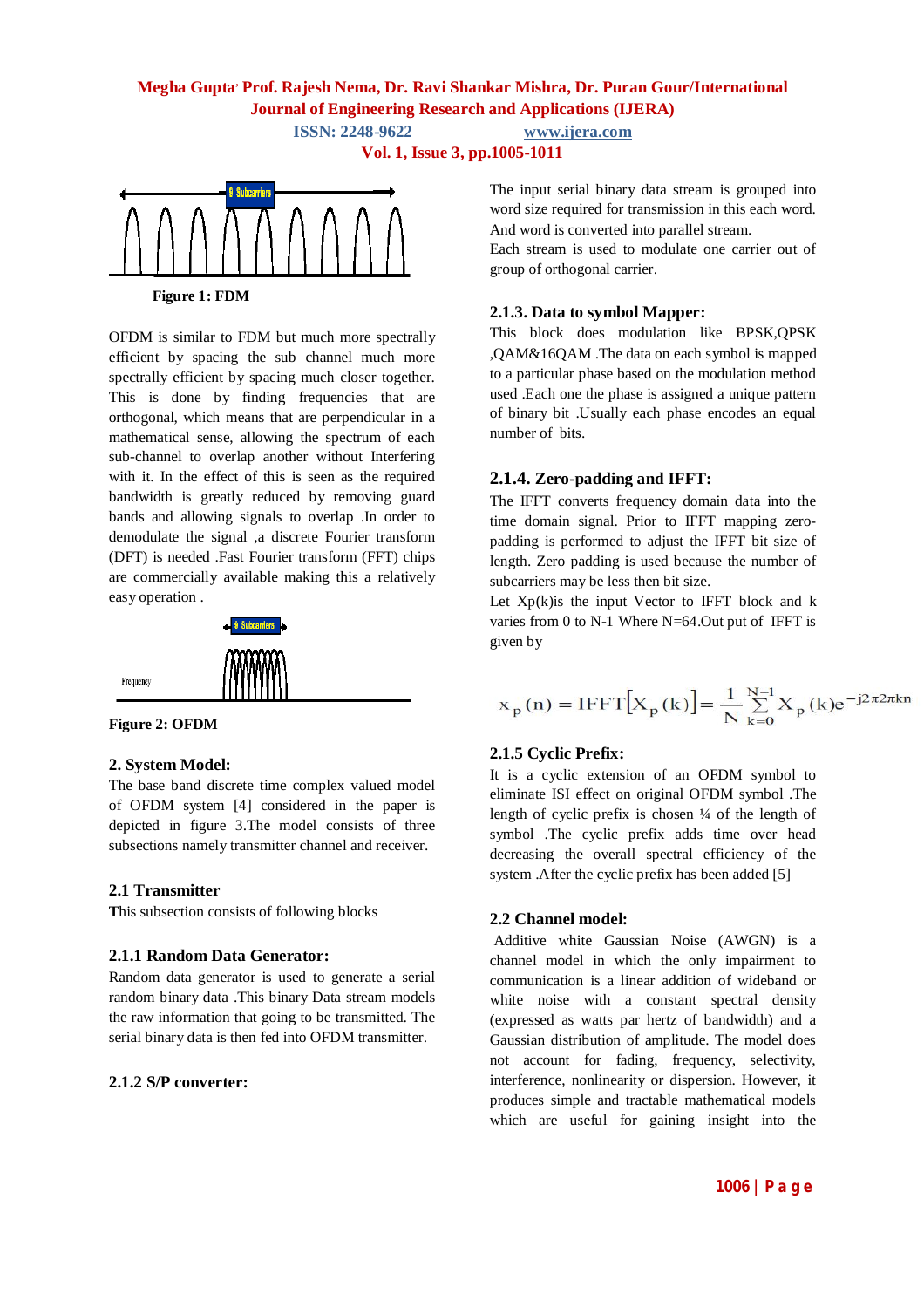

#### **Figure 3: OFDM Simulation Model**

Wideband Gaussian noise comes from many natural sources, such as the thermal vibrations of atoms in conductors (referred to as thermal noise or Johnson-Nyquist noise), shot noise, black body radiation from the earth and other warm objects and from celestial sources such as the sun[6]. AWGN does not work will thus the more specified model are used. Fading is deviation of the attenuation that a carried modulated telecommunication signal experiences over certain propagation media. A fading channel is communication Rayleigh fading is caused by multipath reception really fading is statistical model for the effect of propagation environment on a radio signal such as is used by wireless devices.

#### **2.3 Receiver:**

The receiver does the reverse in contrast to the transmitter. Firstly the serial output channel is a converted into parallel stream and then cyclic prefix bits are removed from it .Then FFT of Each symbol is performed .To remove these channel effect MMSE and MLSE is performed equalized output is converted back to data words by demodulator the

data words are then multiplexed to get the original data .

# **3. Equalizer:**

Equalizer [7] is a digital filter that provides an approximate inverse of channel frequency response. Equalization is to mitigate the effects of ISI to decrease the probability of error that occurs without suppression of ISI, but this reduction of ISI effects has to be balanced with prevention of noise power enhancement.

#### **3.1 Adaptive equalization:**

Adaptive equalizer is an equalizer that automatically<br>adapts to time-varying properties of the time-varying properties of the communication channel. It is frequently used with coherent modulations such as phase shift keying, mitigating the effects of multipath propagation and Doppler spreading.

#### **3.2 Blind equalization:**

Equalizer minimizes the error between actual output and desired output by continuous Blind is a digital signal processing technique in which the transmitted signal is inferred from the received signal. While making use only of the transmitted signal statistics.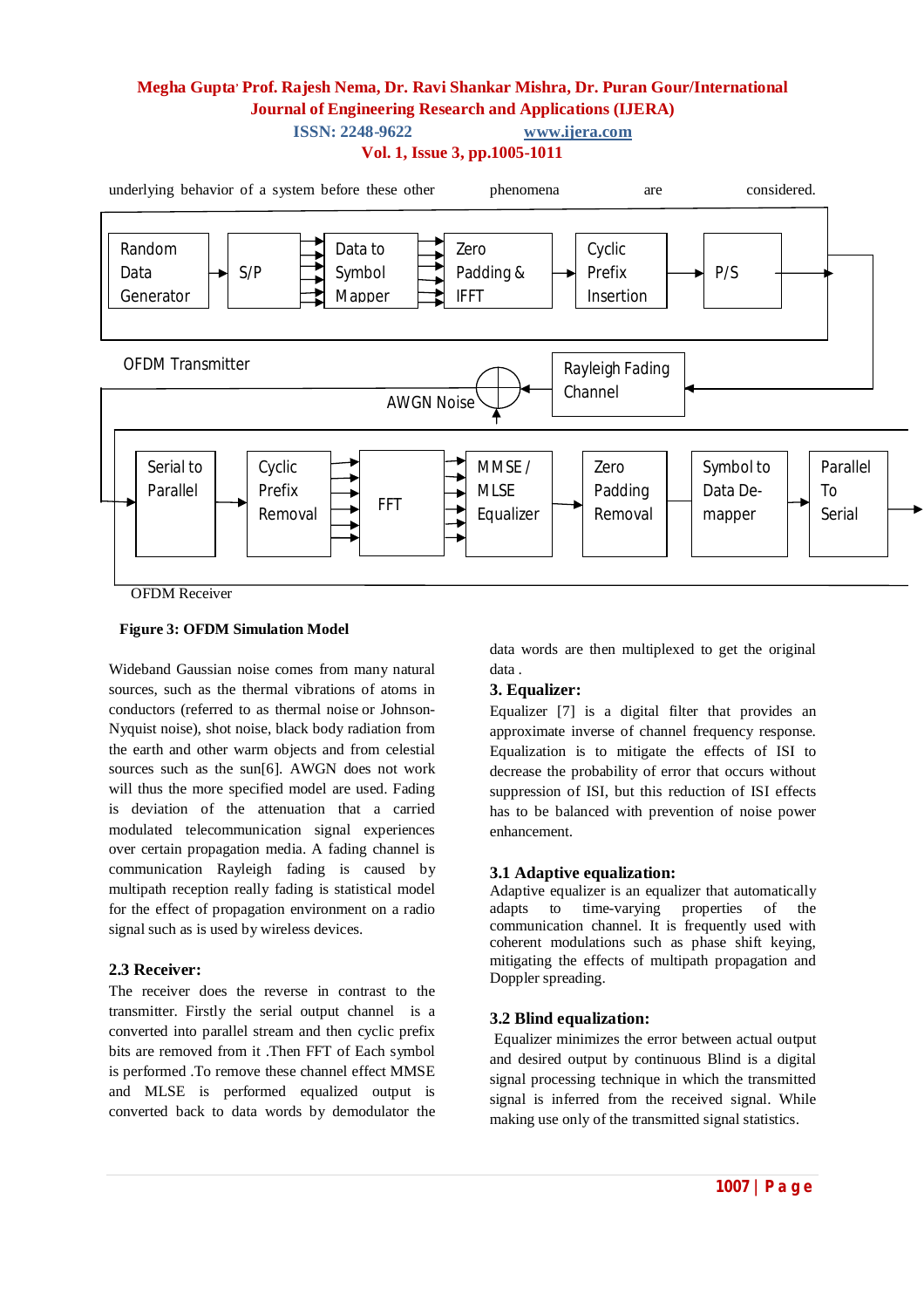**ISSN: 2248-9622 www.ijera.com**

**Vol. 1, Issue 3, pp.1005-1011**

# **3.3 Minimum Mean Square Error Equalizer (MMSE):**

Minimum Mean Square Error Equalizer consider error Y in terms of three other random variables as

 $Y' = a_1X_1 + a_2X_2 + a_3X_3$  $\in Y-Y'$ Min  $E \{ \epsilon^2 \} = E ((Y - Y')^2)$  $a_1 > a_2 > a_3$  $\Theta$ \  $\Theta$ a<sub>1</sub> {E {(Y-a<sub>1</sub>X<sub>1</sub>-a<sub>2</sub>X<sub>2</sub>-a<sub>3</sub>X<sub>3</sub>)<sup>2</sup>}}  $=$ E { $\Theta \setminus \Theta$ a<sub>1</sub> (Y-a<sub>1</sub>X<sub>1</sub>-a<sub>2</sub>X<sub>2</sub>-a<sub>3</sub>X<sub>3</sub>)<sup>2</sup>}  $=$ E {2(Y-a<sub>1</sub>X<sub>1</sub>-a<sub>2</sub>X<sub>2</sub>-a<sub>3</sub>X<sub>3</sub>) (-X<sub>1</sub>)} = 0  $(Y-a_1X_1-a_2X_2-a_3X_3)$  = € Similarly  $\Theta \backslash \Theta$ a<sub>2 and</sub>  $\Theta \backslash \Theta$ a<sub>3</sub> Yield: Collectivity

 $E \{ \in X_1 \} = 0$ 

- $E \{ \in X_2 \} = 0$
- $E \{ \in X_3 \} = 0$

Error  $\epsilon$  is orthogonal to data  $X_1 > X_2 > X_3$  are the data used to estimate Y Ultimately, the normal equation

$$
\begin{bmatrix}\nE(X_1 X_1) E(X_1 X_2) E(X_1 X_3) \\
E(X_2 X_1) E(X_2 X_2) E(X_2 X_3) \\
E(X_3 X_1) E(X_3 X_2) E(X_3 X_3)\n\end{bmatrix}\n\begin{bmatrix}\na_1 \\
a_2 \\
a_3\n\end{bmatrix} =\n\begin{bmatrix}\nE (Y X_1) \\
E (Y X_2) \\
E (Y X_3)\n\end{bmatrix}
$$

 $R_{xx}$  a=  $r_{yx}$  Wiener Hopf Equations

Where  $R_{xx}$  Auto correlation matrix of data

 $r_{vx}$  Cross –Correlation vector between quantity to be estimated and data

Again  $X_1 > X_2 > X_3$  are the data used to estimate Y

# **3.4 Maximum-likelihood sequence Estimation (MLSE) :**

The receiver uses a maximum-likelihood sequence estimation (MLSE) implemented by means of the Viterbi algorithm to compensate for the heavy selective distortions caused by multipath propagation. The performance of the receiver is evaluated through a channel simulator suitable for mobile communications. The results obtained show the good behavior characteristics for the receiver in different modes of operation. Easy implementation of the device using VLSI technology is expected For an optimized detector for digital signals the priority is not to reconstruct the transmitter signal, but it should do a best estimation of the transmitted data with the least possible number of errors. The receiver emulates the distorted channel. All possible transmitted data streams are fed into this distorted channel model. The receiver compares the time response with the actual received signal and determines the most likely signal. In cases that are most computationally straightforward, root mean square derivation can be used as the decision criterion for the lowest error probability.

Suppose that there is an underlying signal  $\{x(t)\}\text{, of }$ which an observed signal  $\{r(t)\}\$ is available. The observed signal  $r$  is related to  $x$  via a transformation that may be nonlinear and may involve attenuation, and would usually involve the incorporation of Random noise. The Stoical parameters of this transformation are assumed known. The problem to be solved is to use the observations  $\{r(t)\}\)$  to create a good estimate of  $\{x(t)\}\.$ 

Maximum likelihood sequence estimation is formally the application of maximum likelihood to this problem. That is, the estimate of  $\{x(t)\}\$ is defined to be sequence of values which maximize the functional  $L(x) = p(r | x),$ 

Where  $p(r|x)$  denotes the conditional joint probability density function of the observed series  $\{r(t)\}\$  given that the underlying series has the values  $\{x(t)\}\.$ 

# **4. Simulation and Results**:

**4.1 Simulation parameters:** Simulation parameters chosen for the model of OFDM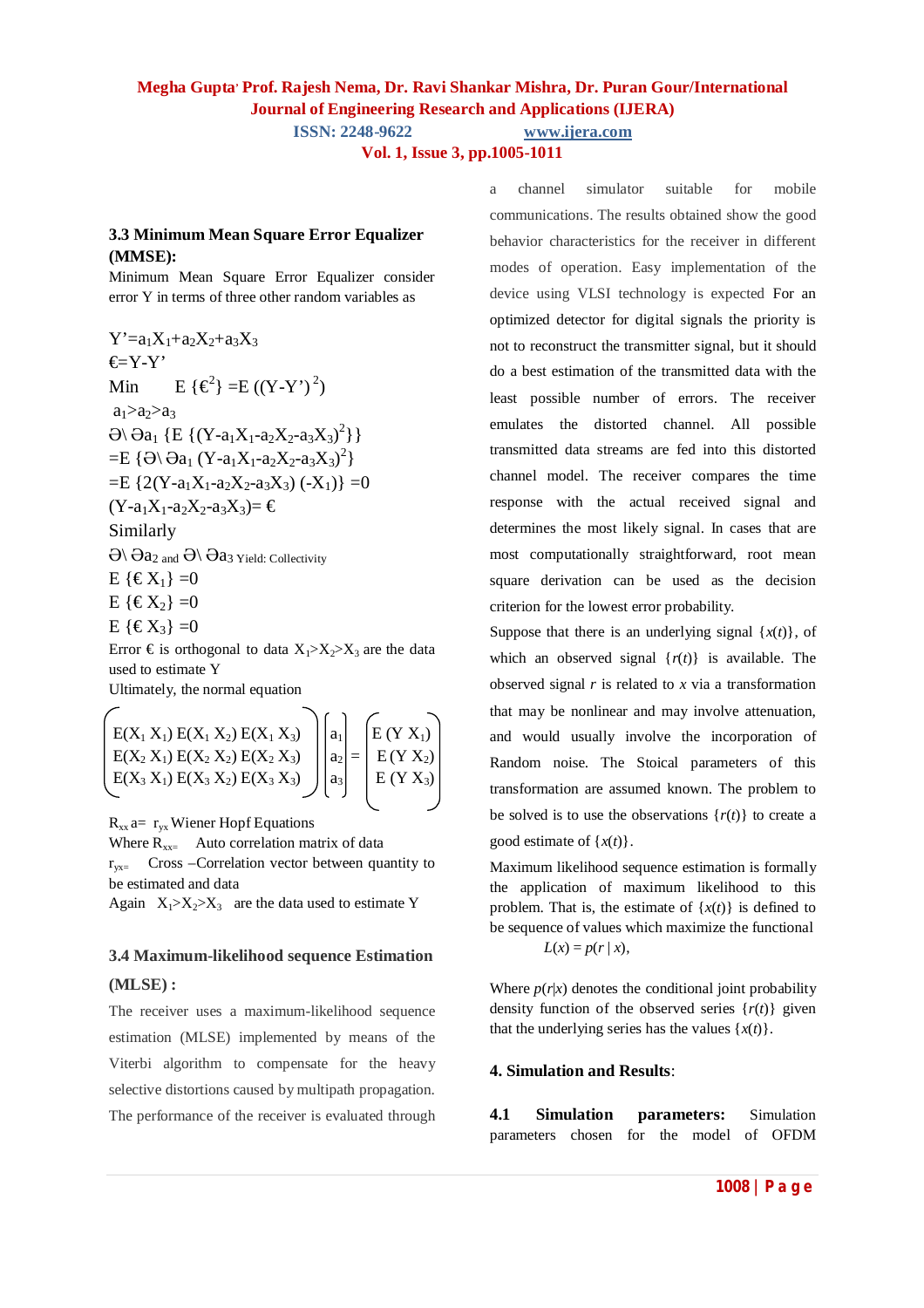**ISSN: 2248-9622 www.ijera.com**

**Vol. 1, Issue 3, pp.1005-1011**

transceiver re listed in Table 1. Simulation is carried out Rayleigh channel using BPSK, QPSK, 4QAM, 16QAMModulation technique

#### **Table1. Simulation parameters for OFDM transceiver**

| S    | <b>Parameter</b>        | Value                    |
|------|-------------------------|--------------------------|
| .No. |                         |                          |
| 1    | Carrier                 | BPSK, QPSK, 4QAM, 16QAM  |
|      | modulation              |                          |
|      | used                    |                          |
| 2    | Number of               | 52                       |
|      | data sub                |                          |
|      | carriers                |                          |
| 3    | <b>IFFT Size</b>        | 64                       |
| 4    | Cyclic prefix           | 16                       |
|      | length                  |                          |
| 5    | <b>Bandwidth</b>        | 20Mhz                    |
| 6    | Channel type            | Rayleigh channel         |
| 7    | Sub carrier             | 20 MHz/64=0.3125Mhz      |
|      | frequency               |                          |
|      | spacing                 |                          |
| 8    | $T_{\text{FFT}}$ : IFFT | $3.2 \mu$ sec            |
|      | /FFT period             |                          |
| 9    | Symbol rate             | Number of carrier/Symbol |
|      |                         | duration= $52/3.2$       |
|      |                         | $\mu$ sec, 16Mbps        |

# **4.2 Results:**

Simulation Results are plotted for bit error rate performance of OFDM System simulation is performed Rayleigh channel using BPSK, QPSK, 4QAM, 16QAM Modulation technique condition considering absence and presence of MMSE and MLSE Equalizer.

#### **4.2.1 Rayleigh Channel:**

In this section bit error rate for BPSK QPSK, 4QAM, 16QAM using OFDM in a Rayleigh channel .OFDM technique along with cyclic prefix is used to reduce Inter symbol Interference (ISI) but still it cannot be eliminated completely in the case of MMSE and MLSE Equalizer. To reduce these effects equalization is performed on receiver side.

Bit Error rate performance in Rayleigh channel using BPSK, QPSK, 4QAM, and 16QAM modulation technique with and without equalizer it can be observed that bit error rate around 0.4 in BPSK QPSK, 4QAM, 16QAM when no equalization is

performed. Bit error rate decreasing when MLSE equalization is performed but later on it maintains a constant value of 0.0015 in BPSK and 0.02 in QPSK, 0.12 in 16QAM, 0.0003 in 4QAM



 **Figure 4: BER for BPSK using OFDM in Rayleigh channel**



 **Figure 5: BER for QPSK using OFDM in Rayleigh channel**

**1009 | P a g e**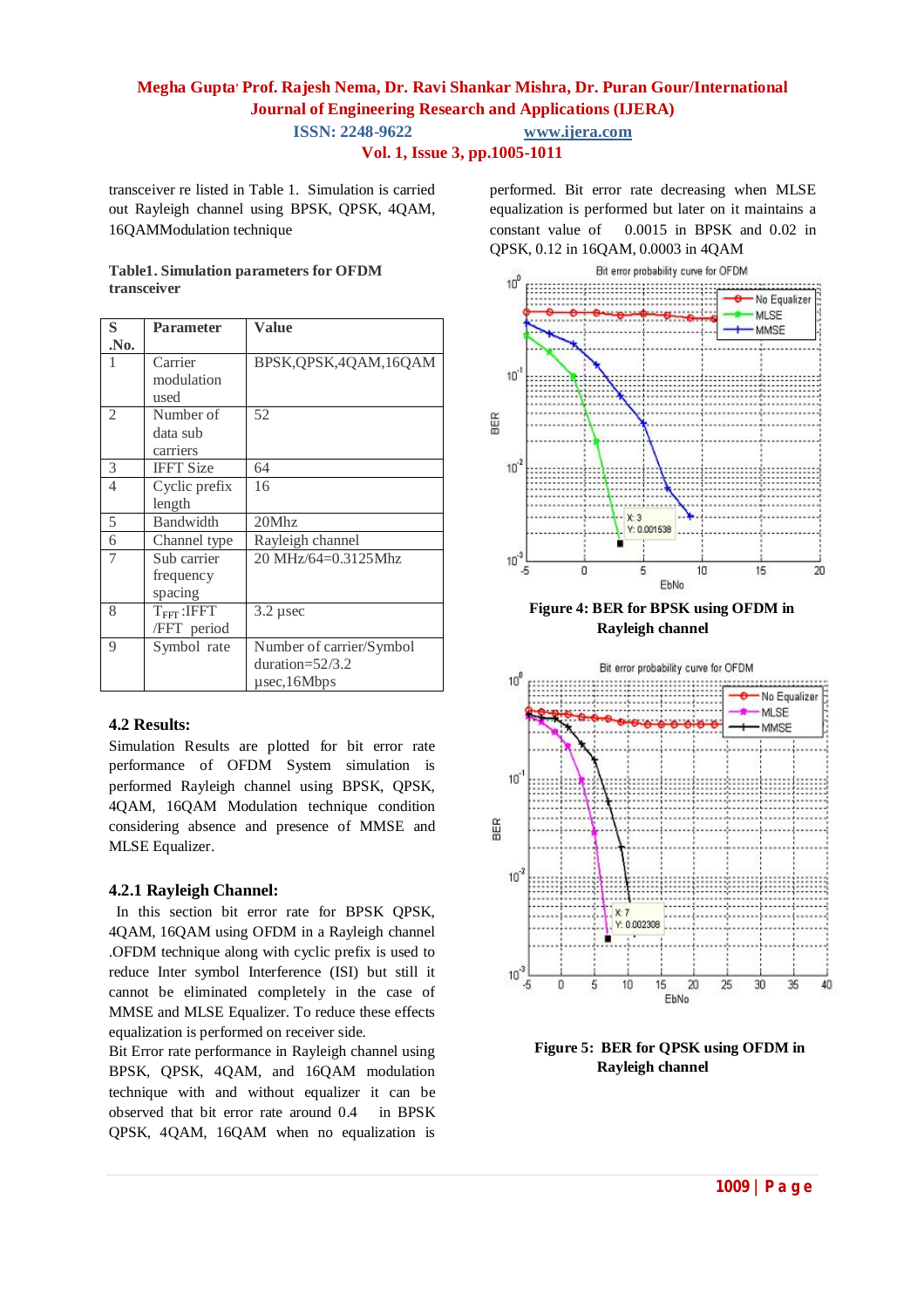**ISSN: 2248-9622 www.ijera.com**

**Vol. 1, Issue 3, pp.1005-1011**



 **Figure 6: BER for 4 QAM using OFDM in Rayleigh channel**



**Figure 7: BER for 16 QAM using OFDM in Rayleigh channel**

# **4.2.2 Rayleigh fading:**

In Wireless communication, fading is deviation of the attenuation that a carrier modulated telecommunication signal experiences over certain propagation media. The fading may vary with time, geographical position and radio frequency and is often modeled as a random process. A fading channel is a communication channels that experiences fading. Rayleigh fading is a statistical model for the effect of a propagation environment on a radio signal, such as That used by wireless devices. Rayleigh fading is viewed as a reasonable model for tropospheric and ionospheric signal propagation as well as the effect of heavily built up urban environments on radio signal.

# **5. Conclusion:**

Rayleigh fading of signal which leads to inter symbol interference (ISI) maximum likelihood sequence estimation are used to improve the performance. The paper compares the performance of un equalized systems with the equalized system. The bit error performance is improved.

In this paper we have demonstrated the application of BPSK,QPSK,4QAM,16QAM,modulation technique in OFDM system with a view of reducing the inter symbol interference

# **6. References:**

[1]Theodore S. Rappaport, "Wireless Communications", 2<sup>nd</sup> Edition, Prentice Hall of India, 2002.

[2] A. John and C Bingham, "Multicarrier modulation for data transmission: An idea whose time has come, "IEEE Commun. May, vol. 28,no.5,pp.5-14,may1990

[3] Zhengdao Wang,"OFDM or single carrier block transmission," IEEE Trans. On comm., vol. 52, no. 3, pp.380-394, mar-2004.

[4]Boumard Sand Mammela A "Channel estimation versus equation in an OFDM WLAN system" in proc. Vehicular Technology Conference, pp 653-657, 2001.

[5] B. Muquet, Zwang, G.B. Giannakis, M.de Courville and P.Duhamel ,"Cyclic prefixing or zero padding for wireless multicarrier transmission,"IEEE